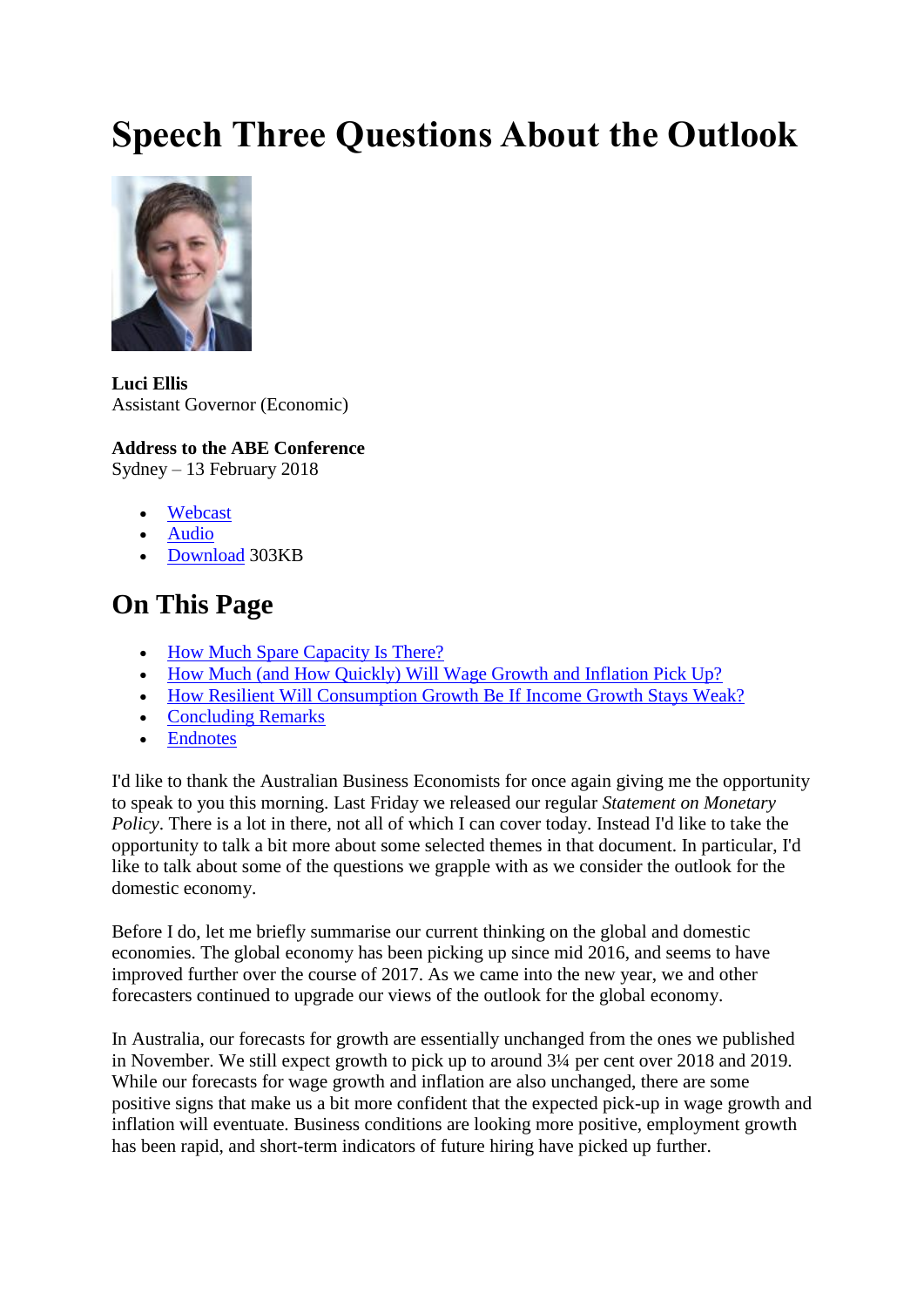We are still a bit further behind some other advanced economies in working down the spare capacity in the economy, so it might take a bit longer for the turnaround in inflation to happen here than elsewhere. But there has been progress on this front, and we expect more progress will be made over the next few years. The current expansionary stance of monetary policy has been helpful in that regard. This progress is, however, expected to be quite gradual.

In considering this more positive outlook, forecasters nonetheless must grapple with a range of uncertainties. We talk about these in the *Statement*, as part of the Outlook chapter. I'd like to focus on three of these uncertainties today, which we can frame as three questions.

- How much spare capacity is there?
- How much (and how quickly) will wage growth and inflation pick up as spare capacity declines?
- How resilient will consumption growth be if income growth stays weak?

## **How Much Spare Capacity Is There?**

As I already noted, global economic conditions strengthened further over the course of 2017. The three major advanced economies are all growing above the rate of growth of productive capacity, also known as the potential growth rate. This is clear from the large and ongoing declines in the unemployment rate. The question is how much spare capacity remains in these economies. So far, inflation hasn't picked up much, and neither has wage growth. This might normally suggest that there is still some spare capacity. As this graph shows, estimates of the 'full employment' rate of unemployment – the rate of unemployment below which wage growth starts to pick up – in fact suggest that the United States and Japan are already at that point, if not below it. So are some of the individual countries within the euro area (Graph 1).

This full employment rate of unemployment, or non-accelerating-inflation rate of unemployment (NAIRU), is inherently unobservable, so it has to be estimated. It can be estimated a number of ways, and there is a deal of uncertainty around those estimates. Often, they come from statistical models which treat every undershoot in the inflation (or wage growth) outcome as a sign that the NAIRU is actually lower than you previously thought.

*Graph 1*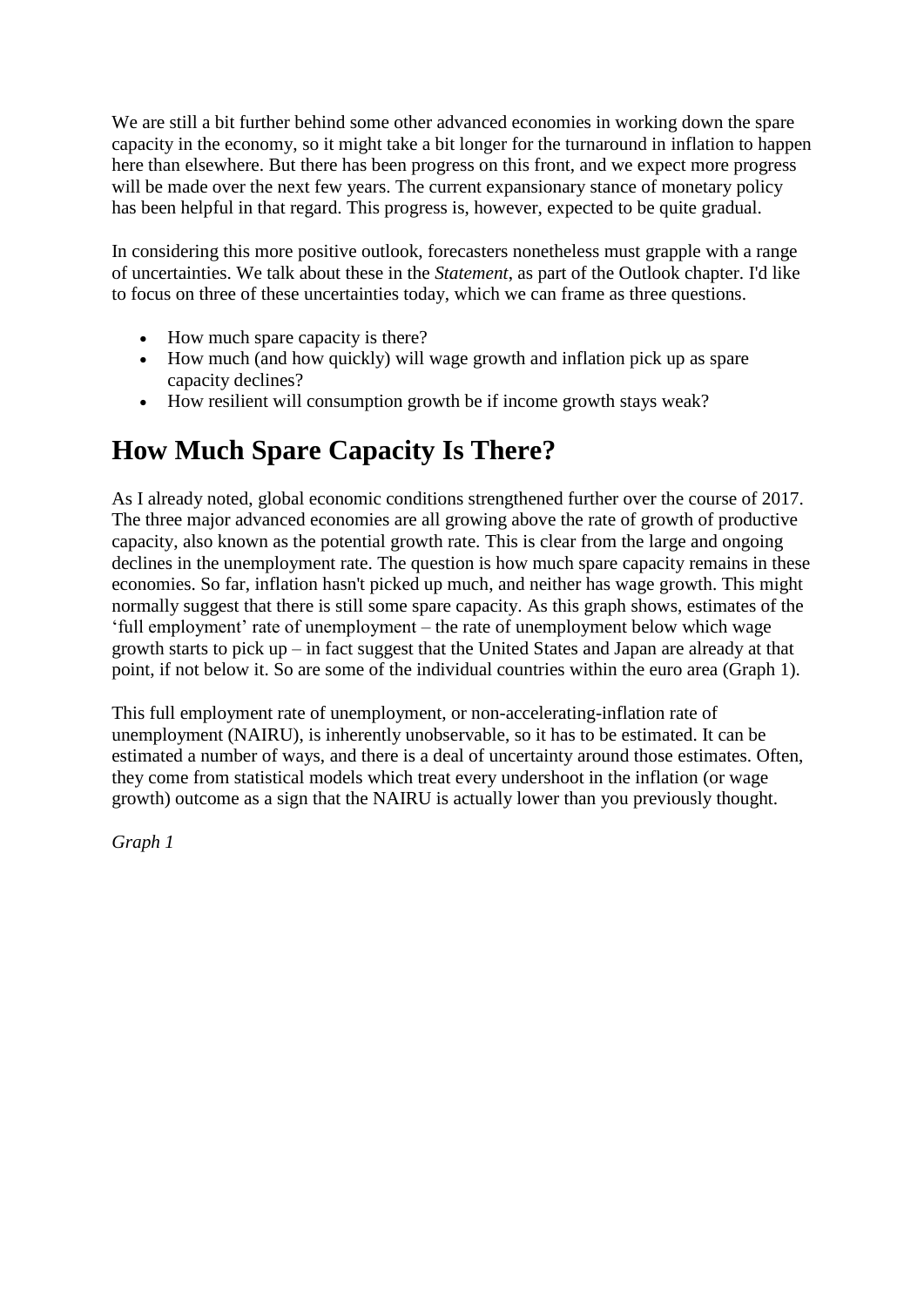

Sources: CBO; OECD; RBA; Thomson Reuters

It's therefore useful to think about the economics, and the behaviour, underlying the existence of a NAIRU. It implies that there will still be some people unemployed at the point that firms have to start bidding up wage offers in order to find suitable staff. This is not so surprising when you consider that the labour market isn't homogeneous. There are so many different occupations and types of firms, and these aren't evenly distributed across the economy. So we shouldn't expect labour shortages to appear everywhere at the same time. What happens instead is that they turn up in a few pockets of the labour market, then a few more, and gradually become more widespread as conditions tighten. How quickly this happens depends partly on where the strong demand for labour is concentrated, and how much of the labour force has the applicable skills to perform those roles. So you'd expect wage growth to pick up more – and the NAIRU to seem higher – if the labour market is highly segmented and workers can't easily shift to the areas of strong demand. More flexible labour markets will, all else being equal, have lower NAIRUs. $\frac{11}{11}$ 

Some of the unemployment underlying the NAIRU simply reflects people who are between jobs, but will find one soon. (This is sometimes called 'frictional' unemployment.) How quickly people find a job in a tight labour market is partly a technological question. They need to find what vacancies are out there, work out if the job (and the firm) is a good match for their skills and interests, and then go through a selection process. How long these activities take will help determine how many people are between jobs even in a tight market. The overall rate of job turnover will also matter, because that helps determine the flow of people into job search. All of those things can change, for example because technological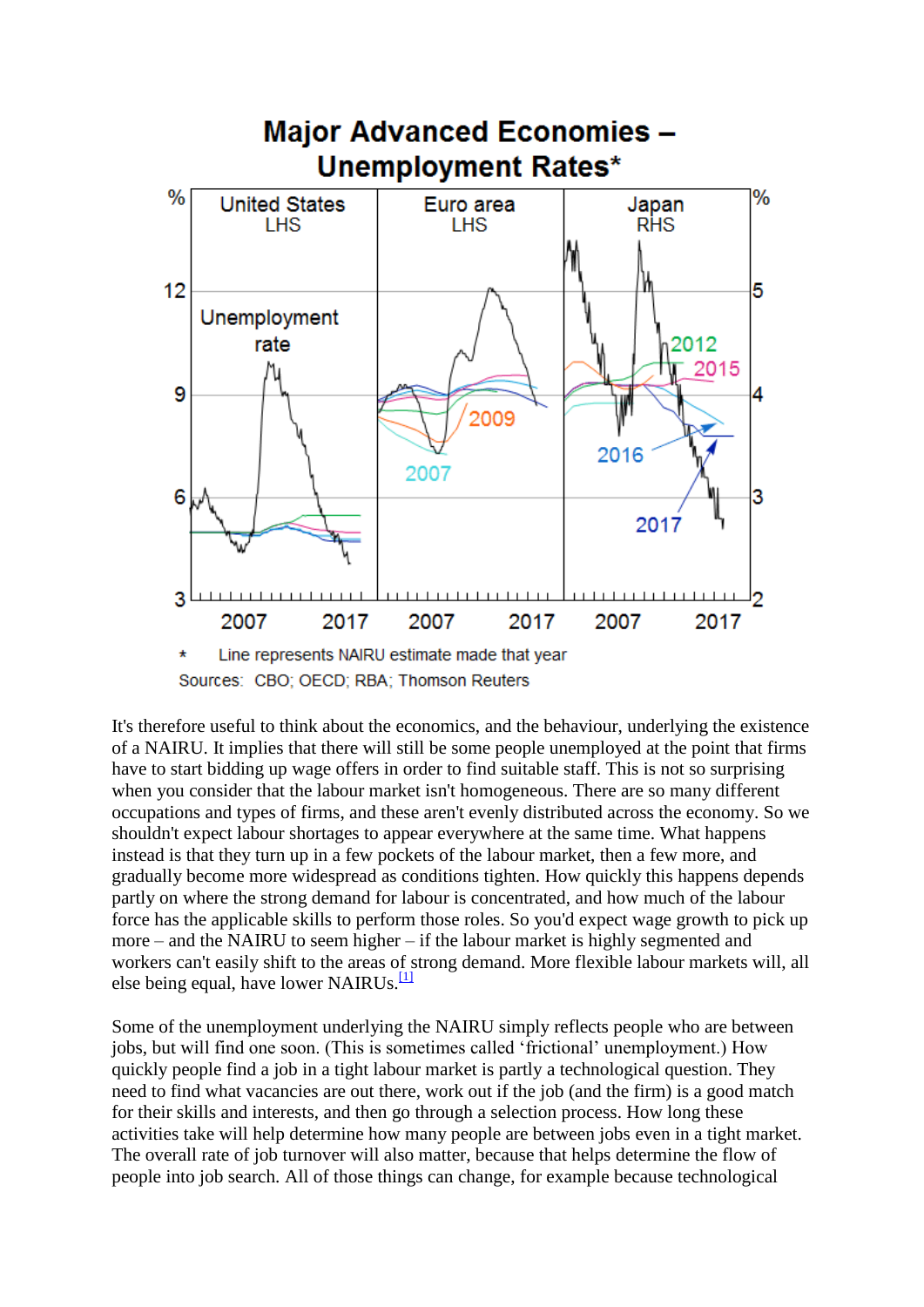change makes job search or selection processes more efficient, or because transaction costs make it more expensive to move for a job.

So we shouldn't expect the NAIRU to stay at the same level forever. Rather it can shift gradually in response to structural changes in the labour market and the hiring process, among other things. But because it can't be directly observed, we can only know this from the actual behaviour of wages.

Another aspect of spare capacity that isn't always fully appreciated is the scope for extra workers to come directly from outside the labour force, or from incumbent workers working more hours, rather than from the ranks of the currently unemployed. The more that extra labour demand is met from new entrants or longer hours, the slower the unemployment rate declines. So we can think of broader notions of spare capacity than the NAIRU. These would explain why the economy might grow at seemingly above-potential rates for longer without hitting capacity constraints.

This has been a factor here in Australia, where labour force participation has increased sharply over the past year, especially for women (Graph 2). It is now very close to the historical peak it reached in 2010, during the mining investment boom. Meanwhile the unemployment rate has drifted down, but not as quickly as in some other countries. The increase in participation has been especially marked in Australia but has not been unique to us. In a number of other industrialised economies, ageing of the population might have been expected to lead to the participation rate trending down. But instead it has been flat in the euro area and is trending up in Japan, where female participation rates are also increasing noticeably. It has also stabilised recently in the US, after declining a little faster than what would have been suggested by ageing alone.

*Graph 2*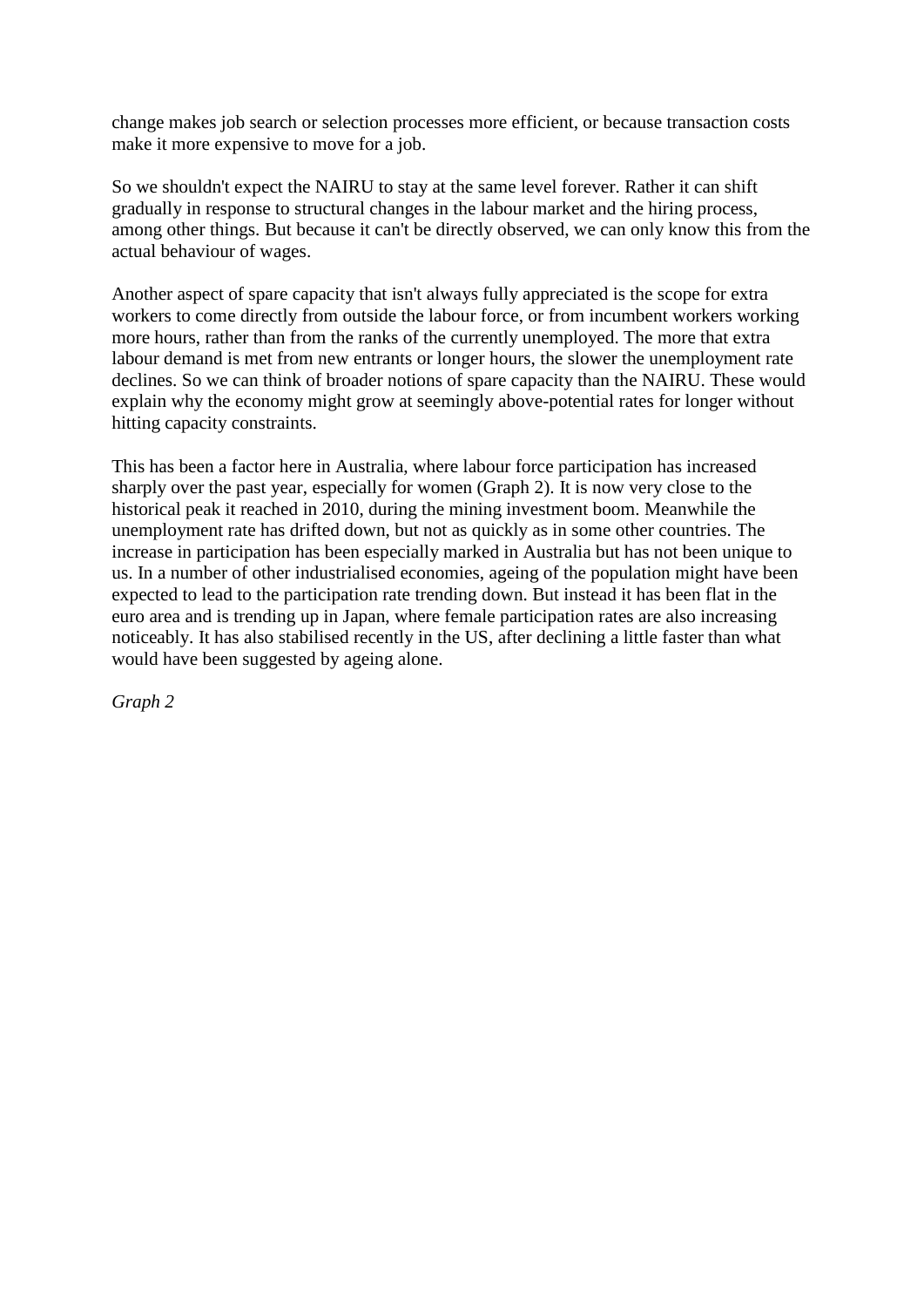

There also seems to be a cyclical phenomenon that can change the point where economies hit capacity constraints. As we saw in that earlier graph, as economies approach the NAIRU, especially if they do so gradually, the estimate of it often seems to decline. This happens on the upside as well – a prolonged period of high unemployment seems to raise estimates of the NAIRU. Some of you will know this path-dependence phenomenon by the unlovely name of 'hysteresis'. At the current point in the global economic cycle, there is at least some chance that hysteresis will allow some of the economies with tight labour markets to grow a bit faster for a bit longer than might have previously been expected. But eventually, the point where wage growth starts to pick up is reached, and from there, inflation also increases.

In Australia, we estimate that there is still some spare capacity in the labour market. Last year we published a central estimate of the NAIRU of around 5 per cent (Cusbert 2017). Since then we have not seen a reason to change that broad assessment. But we are mindful that, as we approach that figure, there's a risk we find there is more room to come down before wage growth picks up in earnest.

# **How Much (and How Quickly) Will Wage Growth and Inflation Pick Up?**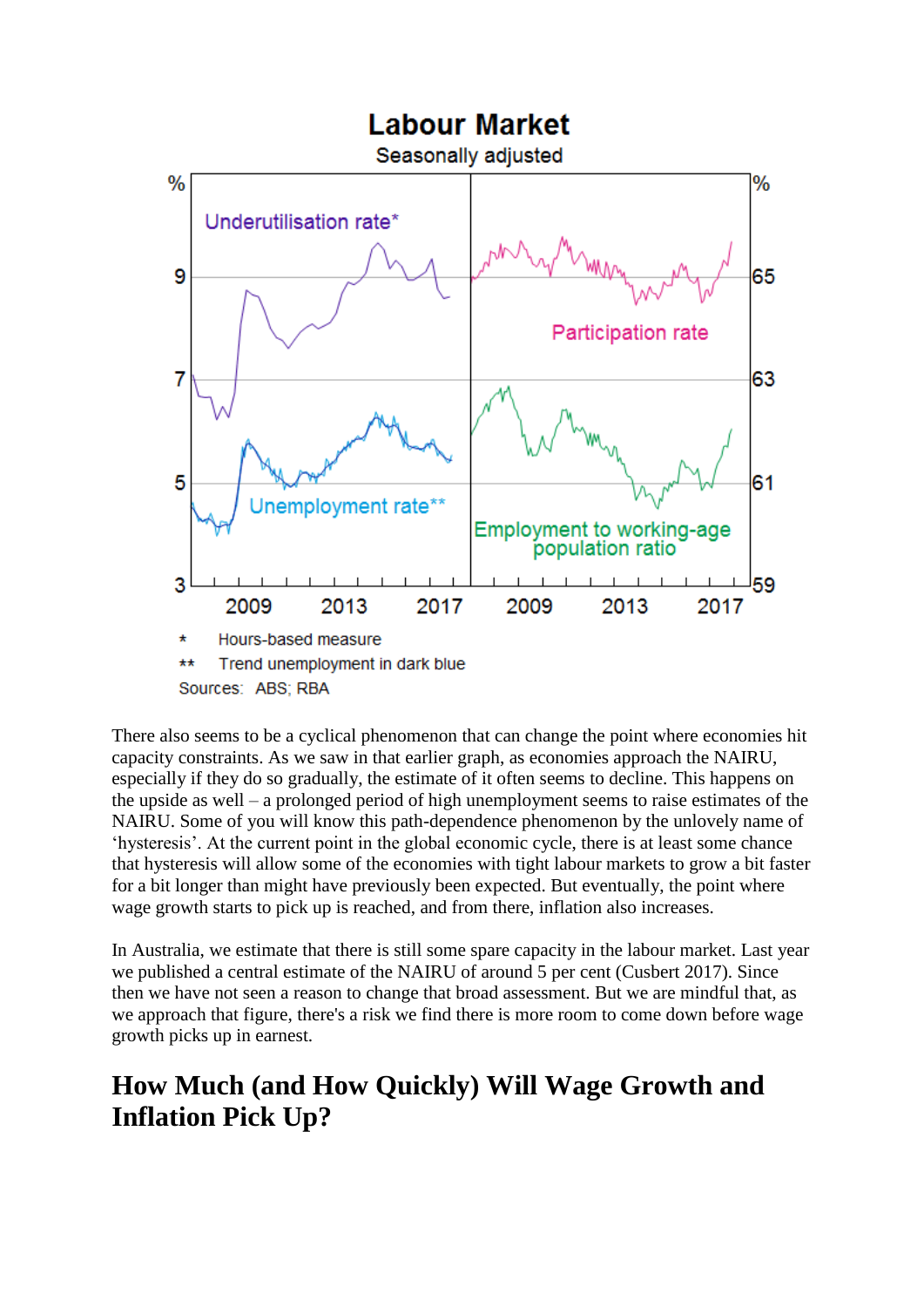Whatever judgement one might make about the extent of spare capacity, it is clear that both here and overseas, it is being absorbed. As it reaches the point of being fully absorbed, wage growth and inflation should increase. The question is, how much and how quickly will they pick up? For the technically minded, this is a question about the slope of the Phillips Curve.

Here in Australia, wage growth has been quite weak even allowing for (what we estimate to be) the extent of spare capacity. Our forecasts are for wage growth to pick up from here, but not immediately and then only gradually. We are seeing some signs of labour market tightening in the business surveys, which are telling us that suitable labour is becoming increasingly difficult to find.

So far, though, the response to that difficulty has not been to pay people more to ensure they stay, or poach them from elsewhere. Instead, we hear that firms are increasingly using other creative ways to attract and keep staff without paying across-the-board wage rises. These include everything from hiring bonuses, to offering extra hours, to increasing perks and workplace conditions.

Their reasons for doing so stem from the competitive landscape, or at least how it is perceived. Even when facing strong demand and rising cost pressures, firms seem reluctant to raise their prices. This is a theme from our liaison with the business community. They appear to believe that competition is so intense that they would lose too much business if they did so. So they are especially reluctant to grant wage rises, because this would increase one of their most important costs.

We are seeing this particularly in new enterprise agreements, which lately have tended to involve smaller wage increases than the ones they replaced. These agreements usually last for a couple of years, so this will weigh on overall wage outcomes for a while. If wage growth is to pick up, wage increases for other workers – including in future enterprise agreements or in other wage-setting streams – will need to pick up.

Because of these factors, there will probably be some lag between the reports of labour shortages and a generalised pick-up in wage growth. We expect, though, that paying more will eventually become part of firms' response. Wage growth, when it comes, will tend to boost labour costs per unit of output. Despite firms' reluctance to raise prices, margins cannot be squeezed forever. Higher costs will therefore boost price inflation over time. A number of important parts of the CPI basket, including many services, have a large labour component to their input costs. These are the areas where wage pressures can be expected to show up most clearly as higher inflation.

Working against this effect, though, will be the ongoing effects of heightened competition in retail. Australia has seen a marked increase in the number of major retail players. Foreign retailers have entered the local market in recent years and continue to do so. This has also induced the existing players to reduce their costs to stay competitive, for example by improving inventory management. This has probably been a bit easier for larger or lessdiversified retailers than for smaller firms. Perhaps this is one of the reasons why growth in retail sales has been much weaker for smaller firms than larger firms.

Whether through lower costs, narrower margins or a combination of both, this competitive dynamic has weighed on prices for consumer durables (Graph 3, top panel). And for staples such as food, competition and related changes in pricing strategy (such as Everyday Low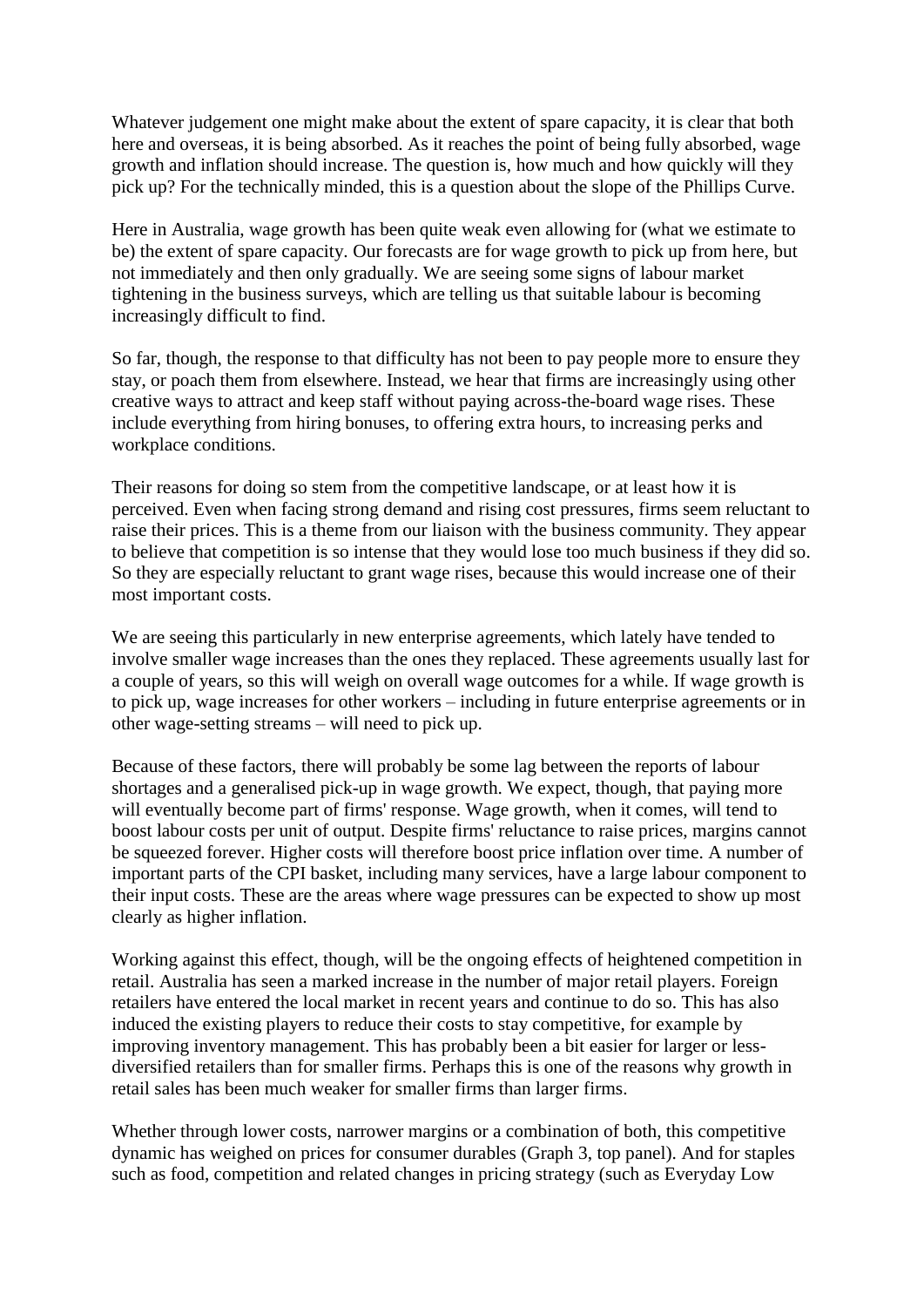Price strategies) have contributed to keeping prices barely changed in net terms for at least seven years. $\frac{[2]}{]}$  $\frac{[2]}{]}$  $\frac{[2]}{]}$  This is clear from the bottom panel of the graph.



Technological change is also often thought to be holding down both wage and price inflation here and overseas. The idea that robots can take your jobs – or overseas websites take your customers – will naturally dampen anyone's enthusiasm for raising their asking prices. But an important step in the march of the robots is often forgotten: technological progress requires business investment. First, as with every wave of technology, someone has to design and make the robots. Next, businesses must invest to implement those new technologies and processes. Jobs will still get created in both stages, but they are different jobs to the ones replaced.

The issue is therefore one of distribution: whether particular countries have the skills needed to become part of that next wave of jobs, and how the income from the ensuing increase in labour productivity is shared between labour and the owners of capital. These are important questions for society, but they don't repeal the laws of supply and demand.

## **How Resilient Will Consumption Growth Be If Income Growth Stays Weak?**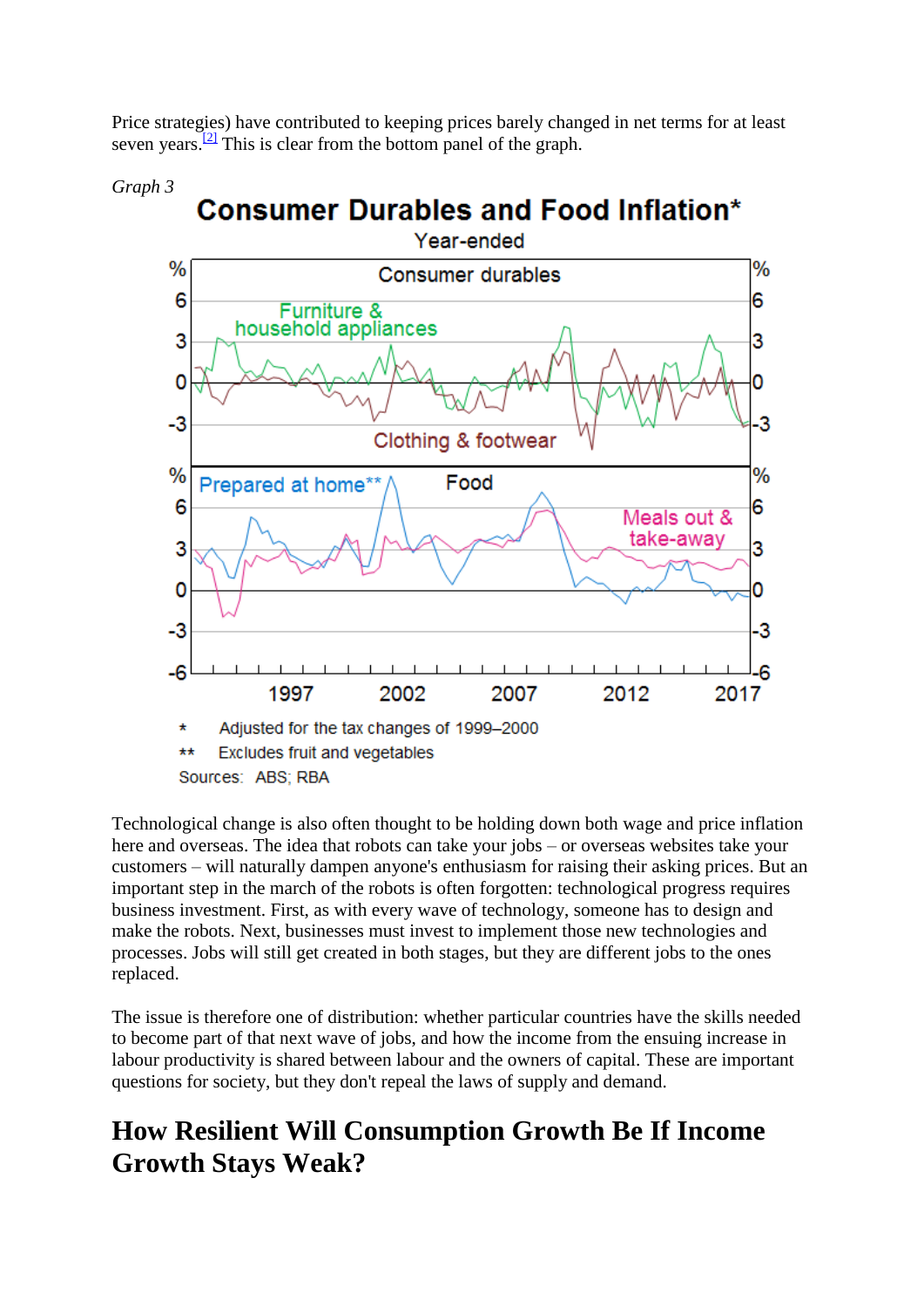The previous two uncertainties were general to both the global economy, especially the major advanced economies, as well as Australia. We are in a different place in terms of the amount of spare capacity that remains, but the overall drivers and questions might not be that different.

One aspect of recent developments where Australia's experience differs, though, relates to household income and consumption. As we discussed in the *Statement*, consumption growth in the major advanced economies has been quite robust, supported by strong growth in employment. In Australia, we've also had especially strong employment growth over the past year – more than double the rate of growth in the working-age population. But that hasn't translated into strong consumption growth. Household income growth has been weak for a number of years, and that has weighed on consumption growth (Graph 4). Consumption growth hasn't slowed as much as income growth. This is what you'd expect, given that households generally try to smooth their consumption through episodes of income volatility. But there's a real question of how long that could continue if income growth stays weak. This clearly has implications for how we think about the risks to our consumption forecasts.



Sources: ABS; RBA

The weakness in incomes goes beyond the downward pressure on wage growth that I've already spoken about. Yes, growth in the wage price index (WPI) has stepped down. But the WPI captures a fixed pool of jobs. It abstracts from compositional change. Average earnings as measured in the national accounts have been even weaker than the WPI (Graph 5). This has not occurred because workers shifted between industries; it is also seen within industries.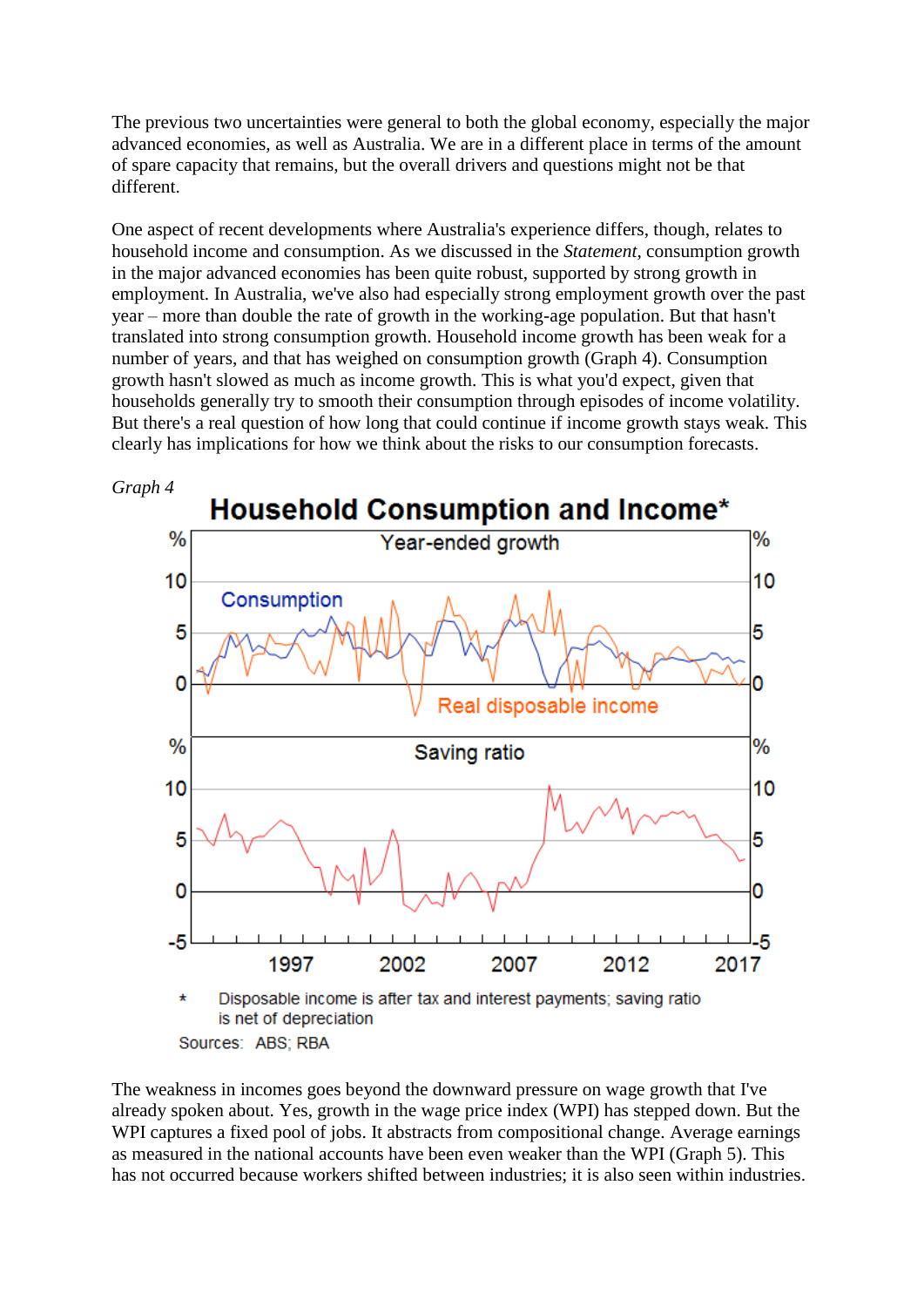It might be partly driven by the end of the mining investment boom, as workers moved out of mining-related work, including in the construction and business services industries. But it seems to have been broader than that. Our central forecast is that this weakness will end as the drag from the end of the boom dissipates and spare capacity is absorbed, such that average earnings growth recovers. There is no guarantee of this, though, and therein lies the risk.

*Graph 5*



The living cost pressures that many households feel have therefore been an income story, not a price inflation story. Although utilities prices did increase significantly in some states in recent quarters, much of households' regular spending has seen relatively little in the way of price increases for a number of years.

Weak income growth can run below consumption growth for a time, but not forever. If households start to see this weakness in income growth as permanent, they are likely to change their spending patterns in response. We might be seeing this in the details of the consumption figures: growth in spending on discretionary items, like travel and eating out, has slowed while growth in spending on essentials has held up (Graph 6).

*Graph 6*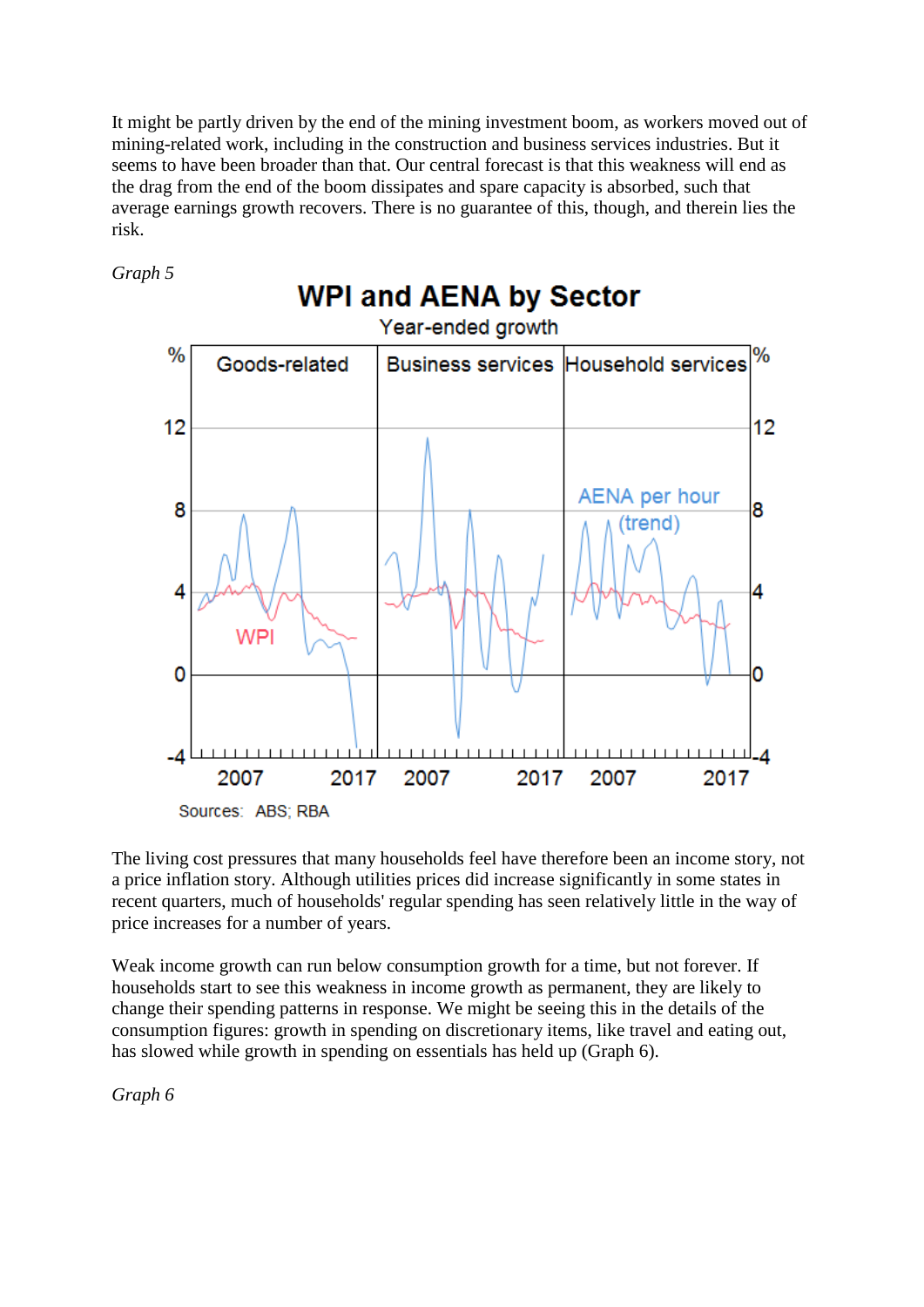

Continued weak income growth presents a particular risk to the consumption outlook in the context of high household indebtedness. Households do not just wake up one day and collectively decide to pay down their debt. But if incomes turn out weaker than they expect, or some other adverse news should arise, the households carrying the most debt might feel they have to rein in their spending quite a bit.

# **Concluding Remarks**

The past and present are never completely clear; the future is even less so. The three questions I discussed today are not the only ones relevant to the current outlook. They are central, though, and in many ways they are connected. After a long period of spare capacity and low inflation, the global economy is now in an upswing phase. How that upswing plays out, both here and overseas, is a focus of our work. And as we do that work, we are mindful of the structural and other factors that can make a difference to economic behaviour.

Thank you for your time.

## **Bibliography**

Cusbert T (2017), ['Estimating the NAIRU and the Unemployment Gap'](https://www.rba.gov.au/publications/bulletin/2017/jun/2.html), RBA *Bulletin*, June, pp 13–22.